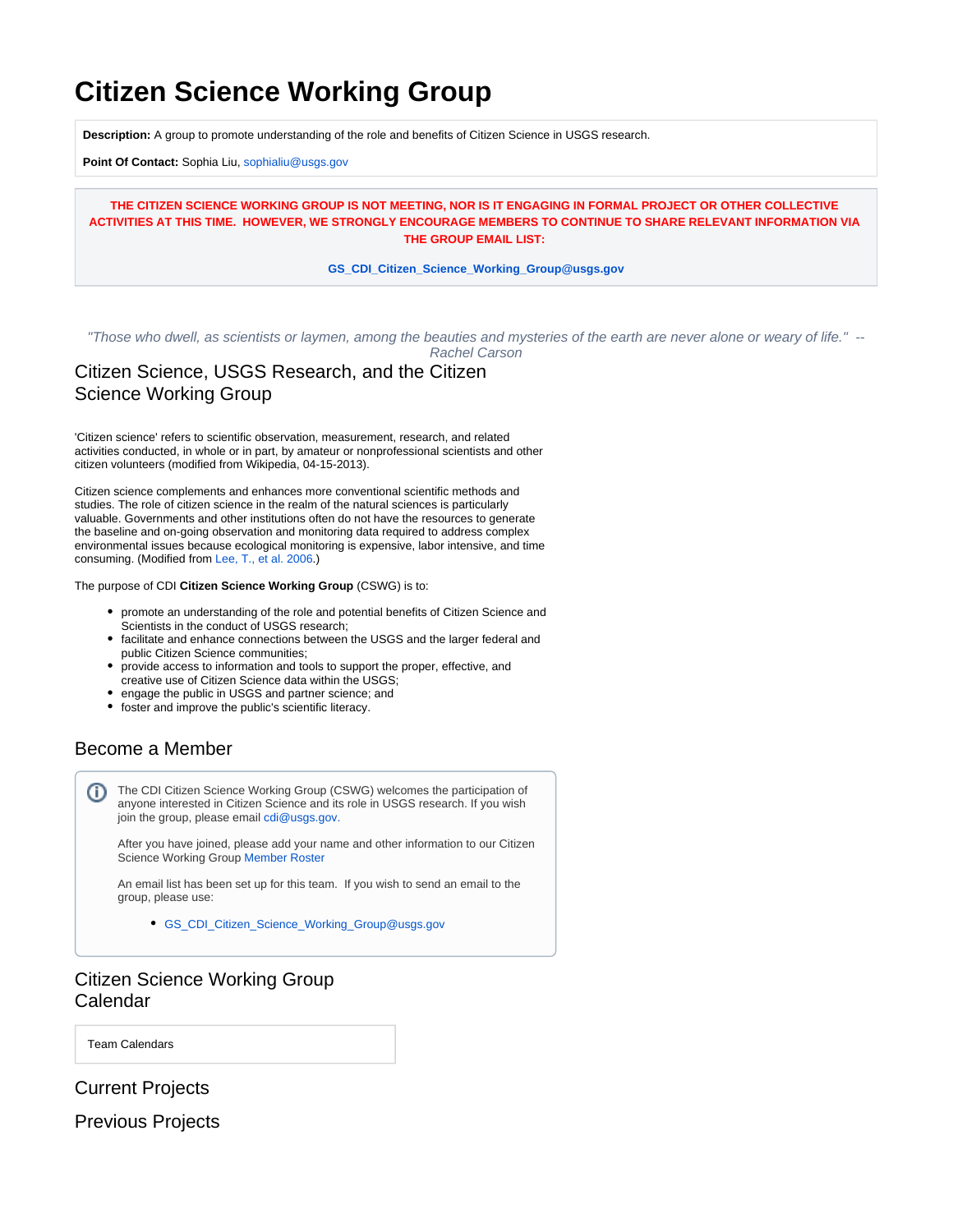#### **CSWG FY2013 Project myScience: Citizen Science Project Discovery & Public Engagement Web Portal**

- [myScience: USGS Citizen Science Project Discovery & Public](https://my.usgs.gov/confluence/pages/viewpage.action?pageId=328728681)  [Engagement Web Application](https://my.usgs.gov/confluence/pages/viewpage.action?pageId=328728681)
- Presentation August 14, 2013: myScience: USGS Citizen Science [Project Discovery & Public Engagement Web Application](https://my.usgs.gov/confluence/download/attachments/265978169/2013_CDI_Webinar_myScience_Holl.pdf?version=1&modificationDate=1376593374181&api=v2)

#### **2013 CDI Webinar Series: Session on Public Participation in Scientific Research**

- [Webinar Agenda–](https://my.usgs.gov/confluence/display/cdi/2013+CDI+Webinar+Series) includes slides, recordings and details about each presenter in this special 4 speaker webinar.
	- Colleen Flanagan, NPS ([slides](https://my.usgs.gov/confluence/download/attachments/265978169/Flanagan_CDI_hg-Dragonfly-citsci.pdf?version=1&modificationDate=1376595255138&api=v2), [recording wmv](https://my.usgs.gov/confluence/download/attachments/265978169/CDI_Webinar2013_PPSR_flanagan_wmv.wmv?version=1&modificationDate=1377271367614&api=v2), [recording](https://my.usgs.gov/confluence/download/attachments/265978169/CDI_Webinar2013_PPSR_flanagan_mp4.mp4?version=1&modificationDate=1377271089448&api=v2)  [mp4\)](https://my.usgs.gov/confluence/download/attachments/265978169/CDI_Webinar2013_PPSR_flanagan_mp4.mp4?version=1&modificationDate=1377271089448&api=v2)
	- Sally Holl, USGS [\(slides](https://my.usgs.gov/confluence/download/attachments/265978169/2013_CDI_Webinar_myScience_Holl.pdf?version=1&modificationDate=1376593374181&api=v2), [recording wmv](https://my.usgs.gov/confluence/download/attachments/265978169/CDI_Webinar2013_PPSR_holl_wmv.wmv?version=1&modificationDate=1377272996977&api=v2), [recording mp4\)](https://my.usgs.gov/confluence/download/attachments/265978169/CDI_Webinar2013_PPSR_holl_mp4.mp4?version=1&modificationDate=1377271754980&api=v2)
	- Jake Weltzin, USGS ([slides,](https://my.usgs.gov/confluence/download/attachments/265978169/Weltzin%20CDI%202013_lowrez.pdf?version=1&modificationDate=1376595527004&api=v2) [recording wmv,](https://my.usgs.gov/confluence/download/attachments/265978169/CDI_Webinar2013_PPSR_weltzin_wmv.wmv?version=1&modificationDate=1377273329747&api=v2) [recording mp4\)](https://my.usgs.gov/confluence/download/attachments/265978169/CDI_Webinar2013_PPSR_weltzin_mp4.mp4?version=1&modificationDate=1377272333627&api=v2) Greg Newman, NREL Colorado State [\(slides](https://my.usgs.gov/confluence/download/attachments/265978169/Newman_USGS_CDI_v1.pdf?version=1&modificationDate=1376593513746&api=v2), [recording](https://my.usgs.gov/confluence/download/attachments/265978169/CDI_Webinar2013_PPSR_newman_wmv.wmv?version=1&modificationDate=1377275085710&api=v2)  [wmv](https://my.usgs.gov/confluence/download/attachments/265978169/CDI_Webinar2013_PPSR_newman_wmv.wmv?version=1&modificationDate=1377275085710&api=v2), [recording mp4\)](https://my.usgs.gov/confluence/download/attachments/265978169/CDI_Webinar2013_PPSR_newman_mpg4.mp4?version=1&modificationDate=1377274811459&api=v2)

#### **CSWG FY2012 Project**

- [USGS Citizen Science Workshop, Denver, CO, September 11-12,](https://my.usgs.gov/confluence/display/cdi/Citizen+Science+Workshop+Agenda)  [2012-](https://my.usgs.gov/confluence/display/cdi/Citizen+Science+Workshop+Agenda) Visit the Workshop Agenda web site to access available presentation files, notes and recordings from this event!
	- [Review a Brown Bag presentation](https://my.usgs.gov/confluence/download/attachments/89686026/2012%20CSWG%20CS%20Workshop%20Summary%20mkh%20dm%20as2.pptx?version=1&modificationDate=1348508083368&api=v2) about the Workshop given to Reston, VA attendees in September, 2012.
	- Open-File Report: Hines, Megan, Benson, Abigail, Govoni, David, Masaki, Derek, Poore, Barbara, Simpson, Annie, and Tessler, Steven, 2013, Partnering for Science; Proceedings of the USGS Workshop on Citizen Science: U. S. Geological Survey Open--File Report 2013–1234, 51 p., <http://pubs.usgs.gov/of/2013/1234/>.

## **Resources**

#### **USGS**

- [Citizen Science & Crowdsourcing at USGS](https://docs.google.com/a/doi.gov/document/d/1eyDub6EO8DaVsni1pPRXYjKUnzZHprDwUqgR-LUul0I/edit?usp=sharing) (Dave Govoni)
- [USGS Citizen Science Projects](https://my.usgs.gov/confluence/display/cdi/USGS+Citizen+Science+Project+Inventory)(USGS funded or officially sanctioned)
	- **USGS Citizen Science Project Inventory** -- [data entry](https://my.usgs.gov/eventManager/event/show/6299)  [form](https://my.usgs.gov/eventManager/event/show/6299)
	- [USGS Employee Projects and Activities](https://my.usgs.gov/confluence/display/cdi/USGS+Employee+Projects+and+Activities) (Non-work related)
- [Citizen Science-related Reports & Presentations](https://my.usgs.gov/confluence/display/cdi/CSWG+Reports+and+Presentations)
- [Citizen Science Contact List](https://docs.google.com/a/doi.gov/spreadsheet/ccc?key=0ApdAUN2LJwUUdHdhWUUzLW9VLVZFS0ZLNnRjUkp2RFE&usp=sharing) (Available to DOI only at this time)
- $\bullet$ [Citizen Science Group](http://www.mendeley.com/groups/1426793/citizen-science/) Knowledgebase on Mendeley (Barbara
- Poore) • [Policies, Processes and Contacts for Compliance](https://my.usgs.gov/confluence/display/cdi/Processes+and+Policies)

#### **Partners and Others**

- [Selected References & Other Resources](https://my.usgs.gov/confluence/display/cdi/CSWG+Resources+and+References)
	- [Toolkits to Kick off Your Project](https://my.usgs.gov/confluence/display/cdi/CSWG+Resources+and+References#CSWGResourcesandReferences-Toolkits)
	- [Citizen Science Related Workshop Proceedings](https://my.usgs.gov/confluence/display/cdi/CSWG+Resources+and+References#CSWGResourcesandReferences-WorkshopProceedings)
- [Assessments of Citizen Science Activities](https://my.usgs.gov/confluence/display/cdi/CSWG+Resources+and+References#CSWGResourcesandReferences-Assessments) [Social Media Links](https://my.usgs.gov/confluence/display/cdi/CSWG+Social+Media+Links)

#### Listservs

- [FCPCCS@listserv.gsa.gov](mailto:FCPCCS@listserv.gsa.gov), the FCPCCS listserv (federal agency staff only).
- [CitSci-discussion-L@cornell.edu](mailto:CitSci-discussion-L@cornell.edu), the discussion-based public listserv for the community supporting citizen science, volunteer monitoring, and other forms of public participation in scientific research.

#### **Related Community and Activities Sites**

#### Federal

- [Federal Community of Practice for Crowdsourcing and Citizen](https://www.digitalgov.gov/communities/federal-crowdsourcing-and-citizen-science/)  [Science](https://www.digitalgov.gov/communities/federal-crowdsourcing-and-citizen-science/) (FCPCCS)
- EPA Community of Practice | Region 2 | Headquarters